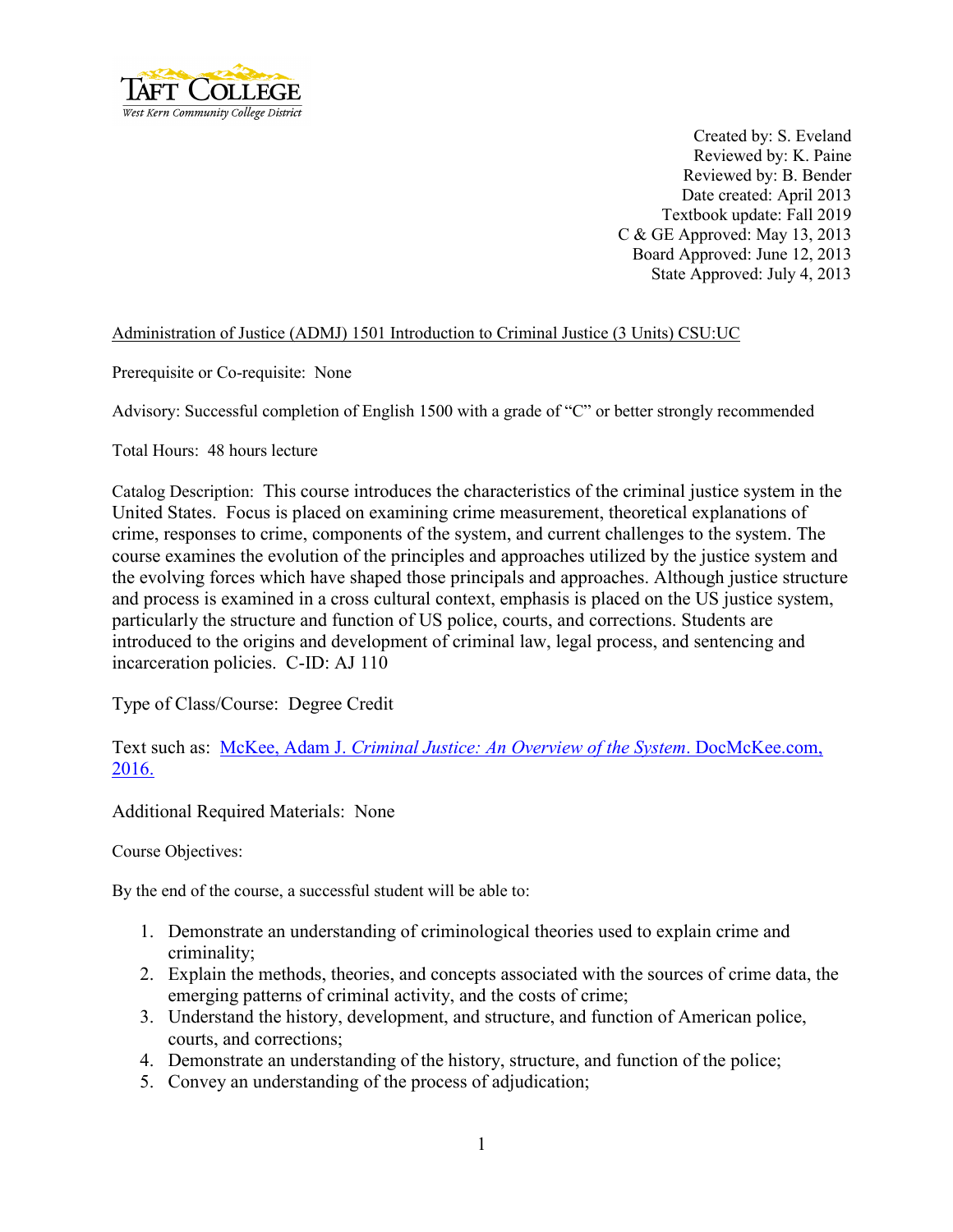

West Kern Community College District

- 6. Show an understanding of corrections including the roles of probation, parole, and community corrections; as well as the functions of prisons and jails;
- 7. Identify and describe special issues in the criminal justice system involving juvenile delinquency, drugs, and the future development;
- 8. Critically analyze and discuss issues of crime and justice from varying perspectives;
- 9. Utilize conclusions from scholarly research in creating informed positions on controversial issues in criminal justice;
- 10. Demonstrate the ability to raise critically relevant questions based on independent reading of criminal justice literature;
- 11. Effectively follow the appropriate writing style practiced in the social sciences;
- 12. Explain the definitions of crime; and

Unit I Understanding the Criminal Justice System

13. Understand the extent of the crime problem in America.

Course Scope and Content:

| UIII I   | Understanding the Criminal Justice System<br>A. History, development, structure and function of American criminal justice:<br>early development of law<br>early development of law enforcement, courts and corrections<br>a.<br>common law<br>h.<br>c. modern criminal and civil laws |
|----------|---------------------------------------------------------------------------------------------------------------------------------------------------------------------------------------------------------------------------------------------------------------------------------------|
| Unit II  | Crime and Victimization<br>A. Crime definitions<br>B. Uniform Crime Report and other sources of crime data<br>C. Patterns of criminal activity<br>D. Costs of crime<br>E. Criminological theories in the justice system<br>F. Victimization from various perspectives                 |
| Unit III | Law Enforcement<br>A. History, structure, function and inter-relationships between:<br>a. local law enforcement<br>state law enforcement<br>$\mathbf{b}$ .<br>c. federal law enforcement                                                                                              |
| Unit IV  | Courts and Sentencing<br>A. Function and adjudication process:<br><b>Local Courts</b><br>a. state courts<br>b. federal courts<br>appellate courts<br>$c_{\cdot}$<br>B. Court work group<br>C. Victim/witness programs<br>D. Sentencing theories and options                           |
| Unit V   | <b>Punishments and Corrections</b><br>A. Functions of incarceration:<br>a. local correctional facilities                                                                                                                                                                              |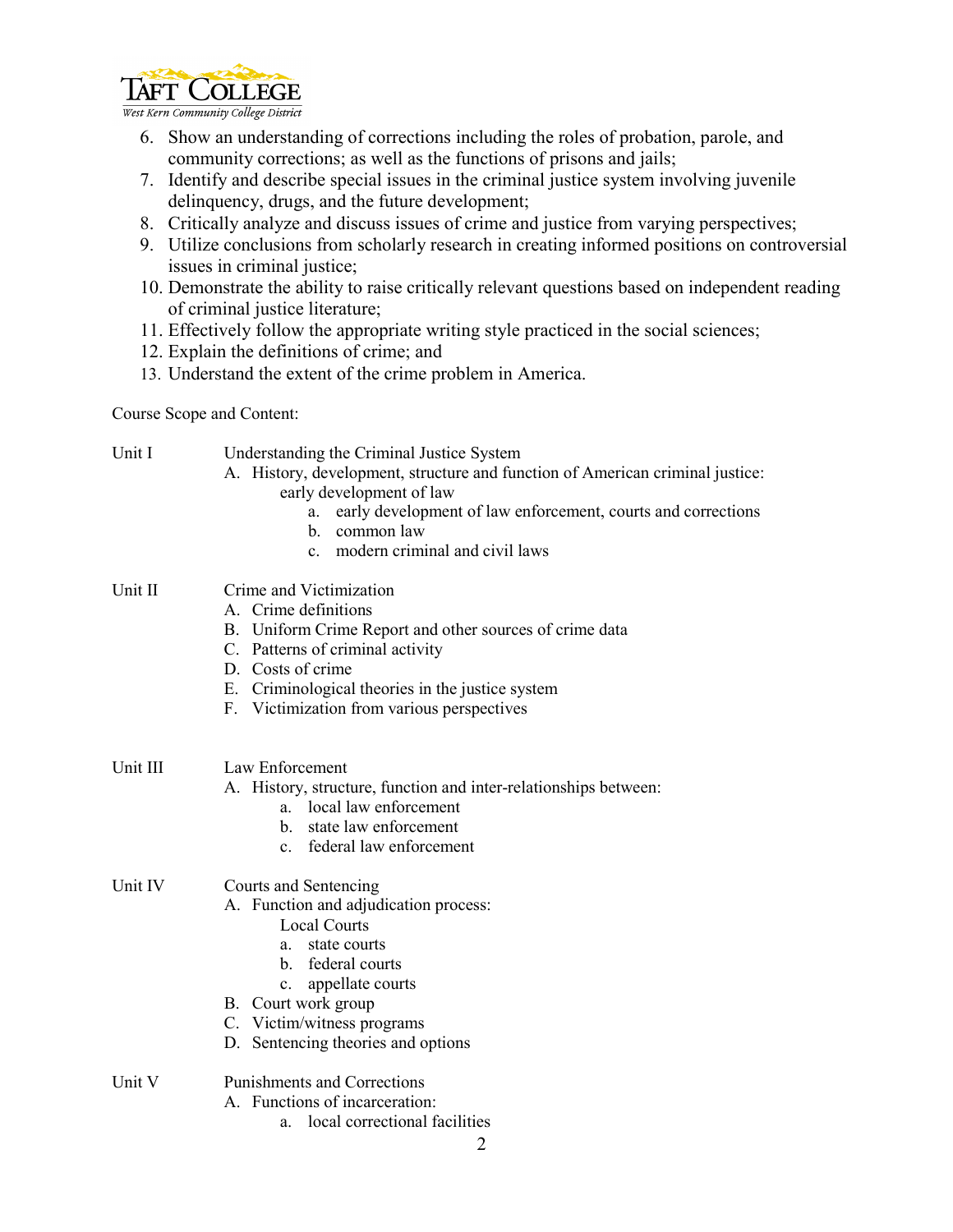

- b. state correctional facilities
- c. federal correctional facilities
- B. Alternatives to incarceration:
	- a. parole
	- b. probation
	- c. community corrections
	- d. fines, restitution, and other alternatives

## Unit VI The Future of the Criminal Justice System

## A. Special issues of the criminal justice system:

- a. juvenile issues
- b. drugs
- c. immigration
- d. homeland security
- e. jail and prison overcrowding
- f. court backlogs/plea bargaining
- g. internet crimes and identity theft
- B. Technological developments
- C. Crime predictions for the future

Learning Activities Required Outside of Class:

The students in this class will spend a minimum of 6 hours per week outside of the regular class time doing the following:

- 1. Studying textbook (s)
- 2. Completing required reading including case studies
- 3. Completing required written exercises
- 4. Library research
- 5. Internet research

Methods of Instruction:

- 1. Lectures
- 2. Class discussions
- 3. Audio/Visual presentations
- 4. In- class scenarios
- 5. Group discussion
- 6. Research and study of materials

Methods of Evaluation:

- 1. Substantial writing assignments including:
	- a. essay exams
	- b. research paper using APA or other generally accepted social science format
- 2. Objective and subjective examinations/quizzes
- 3. Case analysis
- 4. Projects
- 5. Homework assignments
- 6. In class exercises/presentations